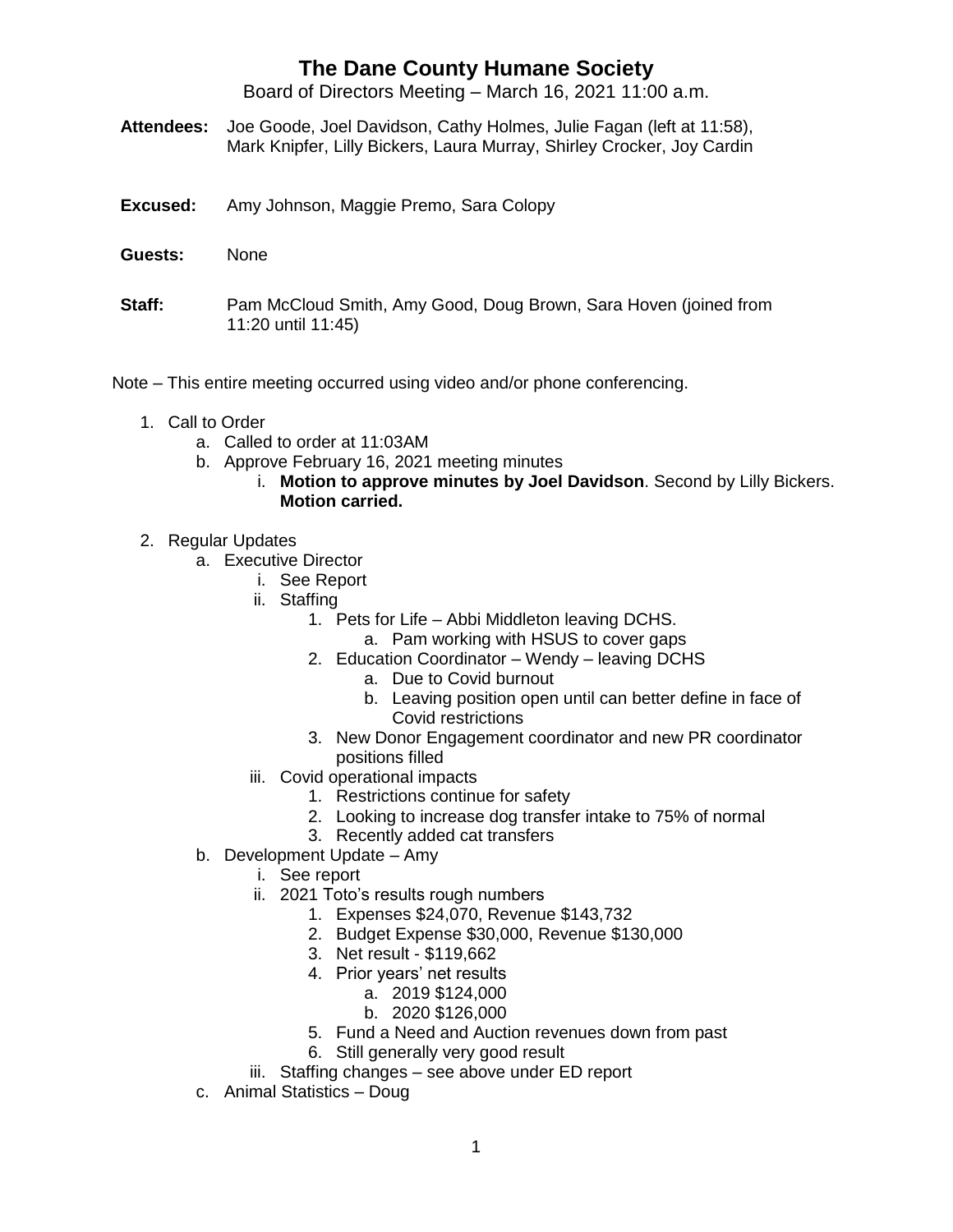Board of Directors Meeting – March 16, 2021 11:00 a.m.

- i. See report
- ii. Continues as calmest time of year
- iii. Running at  $50 60\%$  of capacity
- iv. Working to add volunteers and increase to 75% of capacity while remaining safe
- d. Financial Report Cathy
	- i. January financials issued
	- ii. February coming soon
	- iii. Good January results, above budget revenue, below budget expenses
- 3. Old Business
	- a. City of Madison roadway dispute
		- i. Attending city planning meeting and common council meetings to represent DCHS
			- 1. Want to stop at City Planning meeting (3/22) if possible
			- 2. Otherwise need to stop at Common Council meeting (3/30)
		- ii. Joe and assigned attorney will work to influence planning committee before meeting, if possible
			- 1. Need to educate on why this roadway is poorly positioned
	- b. Marketing Presentation Video
		- i. If did NOT attend February meeting, please watch this video to become familiar with DCHS Marketing plans
- 4. New Business
	- a. 2020 Audit Report
		- i. Communication with Those Charged with Governance
			- 1. Qualitative Aspects of Accounting Practices
			- 2. Significant Accounting Policies.
				- a. No new adoptions in 2020.
			- 3. Significant Accounting Estimates.
				- a. Allocation of expenses by function.
				- b. Estimate of valuation of inventory.
			- 4. Corrected and Uncorrected Misstatements
				- a. Entry to capitalize website Passed Journal Entry.
				- b. Entry to book equipment leased without consideration Passed Journal Entry.
		- ii. Upcoming FASB Updates
			- 1. Leases (2022)
			- 2. Gifts In-Kind (2021)
		- iii. Financial Statements
			- 1. Unmodified opinion
				- 2. Financial statement highlights:
					- a. Statements of Financial Position
					- b. Cash increased primarily due to Paycheck Protection Program loan.
					- c. Increase in prepaid expenses due to timing difference of insurance payment.
					- d. Merchandise inventory increased with the Thrift Store yearend inventory count, larger storage space, and more donations during the pandemic.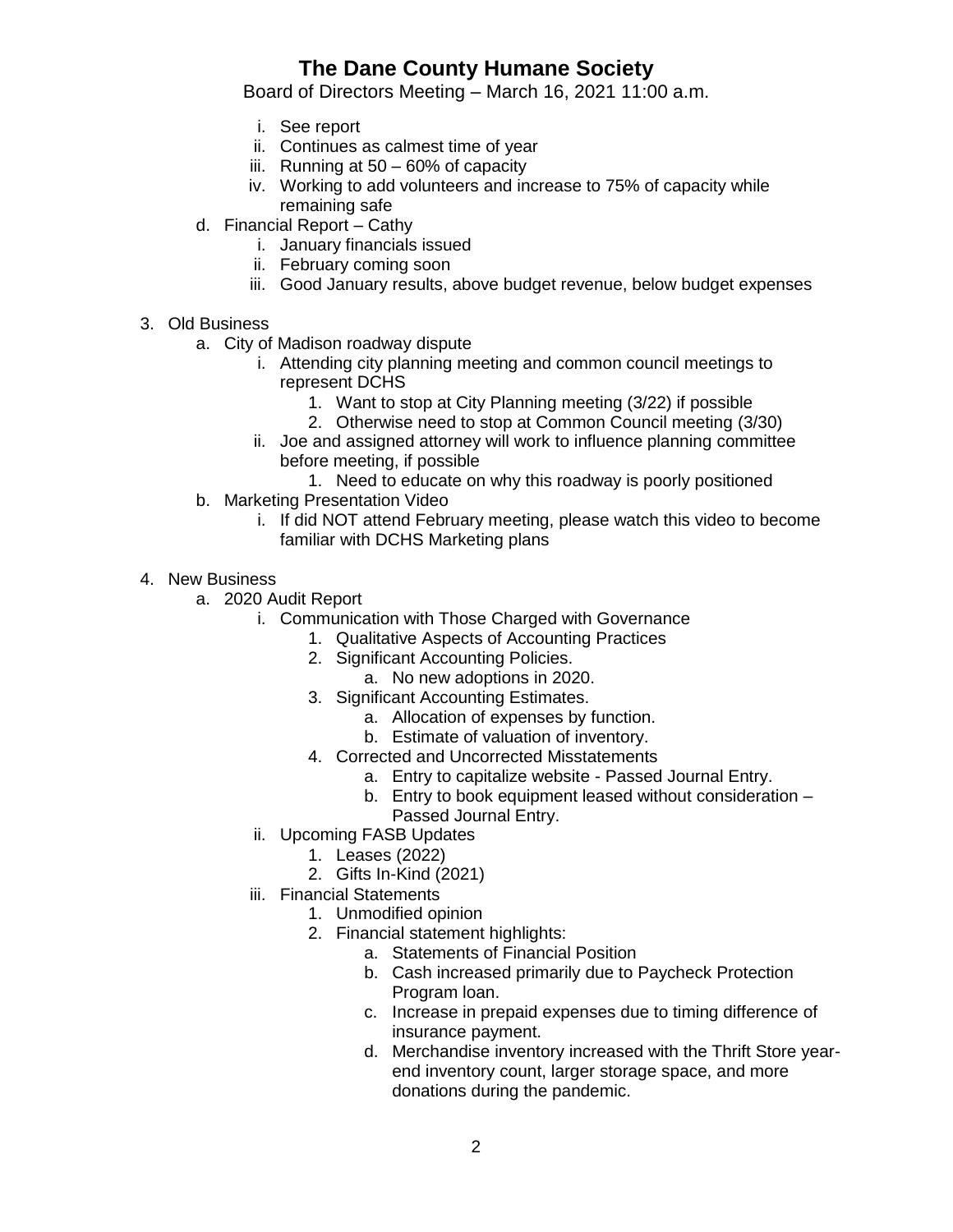Board of Directors Meeting – March 16, 2021 11:00 a.m.

- e. Increase in accrued expenses due to deferred lease recorded for Thrift Store and increase in payroll accruals.
- 3. Statements of Activities
	- a. Contributed revenue increased from prior year (includes PPP forgiveness).
	- b. Program service revenues were down due to COVID-19 impacts.
	- c. Investment return is lower than the prior year and is in line with the market for 2020.
	- d. Total expense increased by \$15,808.
	- e. Change in net assets of \$785,846 with a positive operating and total cash flow.
- 4. Statement of Functional Expenses

|                                         | 2020  | 2019  | 2018  | 2017  |
|-----------------------------------------|-------|-------|-------|-------|
| <b>Animal Services</b>                  | 40.9% | 40.7% | 40.3% | 42.9% |
| Wildlife Program                        | 8.5%  | 8.6%  | 8.4%  | 8.0%  |
| <b>Adoption and Receiption Services</b> | 12.2% | 13.4% | 16.4% | 15.7% |
| <b>Volunteer Program</b>                | 2.9%  | 3.2%  | 3.2%  | 3.5%  |
| <b>Education and Outreach</b>           | 6.8%  | 6.5%  | 6.9%  | 4.8%  |
| <b>Management and General</b>           | 9.3%  | 8.9%  | 10.3% | 9.5%  |
| Development                             | 13.1% | 14.6% | 13.6% | 15.6% |
| <b>Thrift Store</b>                     | 6.3%  | 4.1%  | 0.9%  |       |

- 5. Notes to the Financial Statements
	- a. Concentrations of Credit Risk (Note 2, p. 10) i. Sweep to reduce risk began in 2020
	- b. Paycheck Protection Program Loan (Note 6, p. 11) i. New note
	- c. Donated Services (Note 12, p. 13)
		- i. No donated services due to Covid
	- d. Liquidity and Availability (Note 13, p. 14)
		- i. Increase of over \$800,000
		- ii. 10 months of expenses available
	- e. COVID-19 Considerations (Note 14, p. 14)
- b. Annual Meeting Planning
	- i. Date is June 30<sup>th</sup>.
	- ii. Will be held virtually
	- iii. Lilly will be stepping down from her position after meeting
	- iv. Following positions are up for election:
		- 1. Julie Fagan
		- 2. Shirley Crocker
		- 3. Sara Colopy, DVM
		- 4. Mark Knipfer
	- v. Two positions will be vacant for possible appointment
		- 1. Lilly Bickers expires 2023
		- 2. Remaining current vacancy expires 2023
- c. Diversity and Philanthropy Committee Planning
	- i. A new chair is needed for the Philanthropy committee